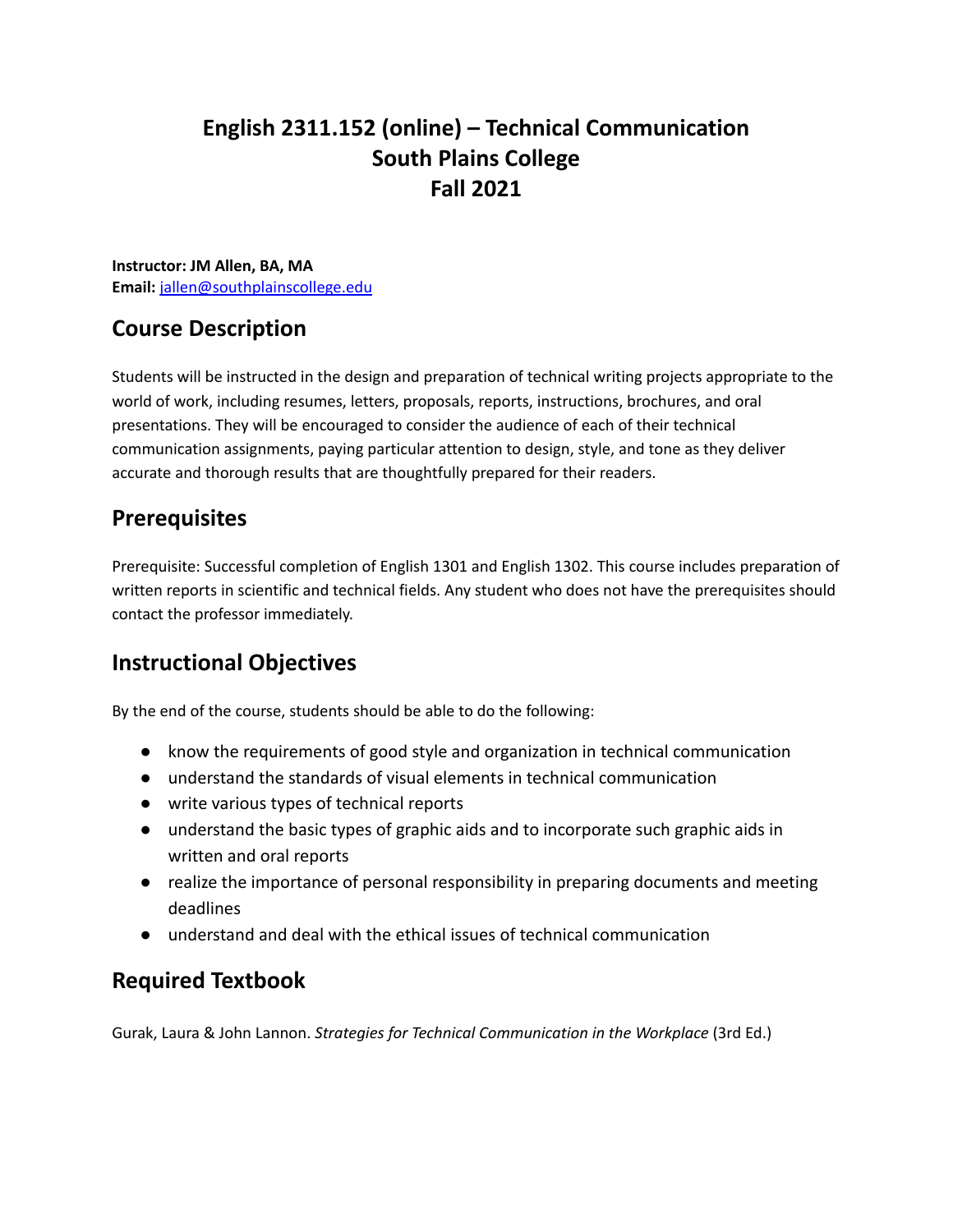### **Software Requirements**

You are required to have access to the following technologies:

- High-speed Internet connection
- Web browser
- Blackboard account
- A word processing program (papers will only be accepted in .doc or .docx format)

#### **Communication**

All communication should take place using the Blackboard email tool.

### **Attendance Policy**

This is an online course; therefore, students are required to log in to Blackboard **frequently**, at least two separate days of the week. Students who fail to do so will be dropped from the course with an F.

#### **Reading Assignments and Video Lectures**

Assigned textbook reading is an essential requirement for this course. You may also be required to watch recorded video lectures. Reading and video lecture assignments can be found on the module pages in Blackboard.

#### **Discussion posts**

Collaboration and discussion are key elements to online studies. Students are required to post to the Blackboard discussion boards. For each of the three modules, students will:

- Read the assigned chapters
- Post to discussion board in answer to the initial discussion prompt for that module
- Respond to at least one classmate's post in the discussion board

#### **Writing Applications**

You will be required to submit various writing projects for this course, the details of which are found in the Course Module folders.

#### **Module Exams**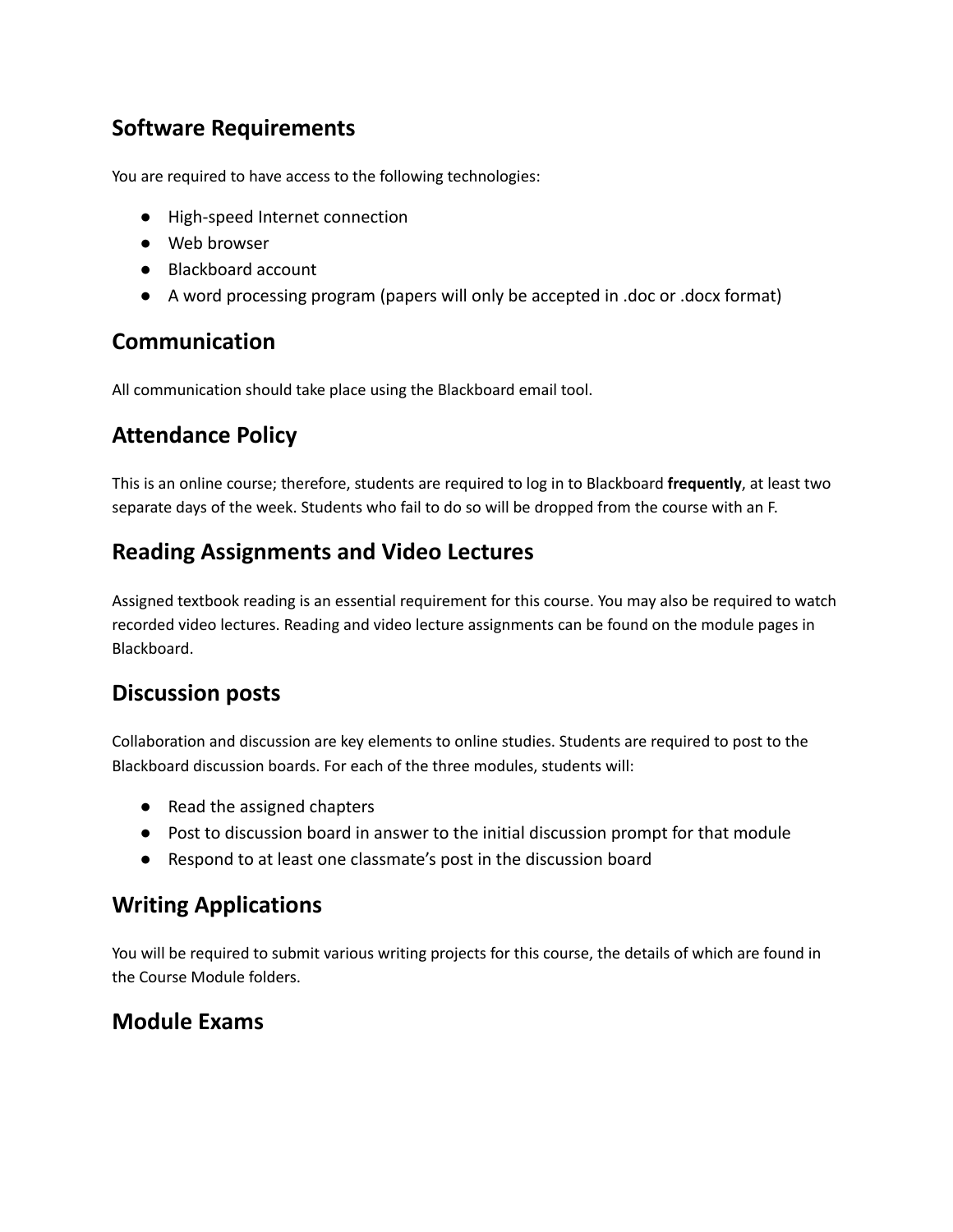You will be required to take an exam for each module. The exam will cover the textbook reading and will consist of true/false, multiple choice, short answer, and essay questions. **The test will be timed. Only one attempt will be allowed.**

### **Outline of Due Dates and Assignment Weights**

All assignments are due by 11:59 pm on the assigned due date. Late submissions will be graded with a **ten percent deduction per late day. Assignments more than five days late will not be accepted.**

|                                          | Due date       | Percentage of<br>final grade |
|------------------------------------------|----------------|------------------------------|
| <b>Module A: Document Designing</b>      |                |                              |
| Discussion Board 1                       | 10 Sept.       | 5                            |
| <b>Instruction Set</b>                   | 17 Sept.       | 7                            |
| Tri-fold Brochure                        | 24 Sept.       | 8                            |
| Module Exam: Ch. 5,6,13                  | 1 Oct.         | 10                           |
| <b>Module B: Proposing and Reporting</b> |                |                              |
| Discussion Board 2                       | 8 Oct.         | 5                            |
| Research Proposal                        | 15 Oct.        | 8                            |
| Discussion Board 3                       | 22 Oct.        | 5                            |
| Feasibility Essay                        | 29 Oct.        | 12                           |
| <b>Report Summary</b>                    | 5 Nov.         | 8                            |
| Module Exam: Ch. 2, 14, 16, 17           | <b>12 Nov.</b> | 10                           |
| <b>Module C: Job-Seeking</b>             |                |                              |
| Discussion Board 4                       | 19 Nov.        | 5                            |
| Resume                                   | 3 Dec.         | 5                            |
| Cover Letter                             | 10 Dec.        | 5                            |
| Final - Module Exam: Ch. 9               | 14 Dec.        | 7                            |

## **Grading Scale**

| $100-90=$ A   | Superior      |
|---------------|---------------|
| $89 - 80 = B$ | Above Average |
| $79 - 70 = C$ | Average       |
| $69 - 60 = D$ | Poor          |
| below 60=F    | Unacceptable  |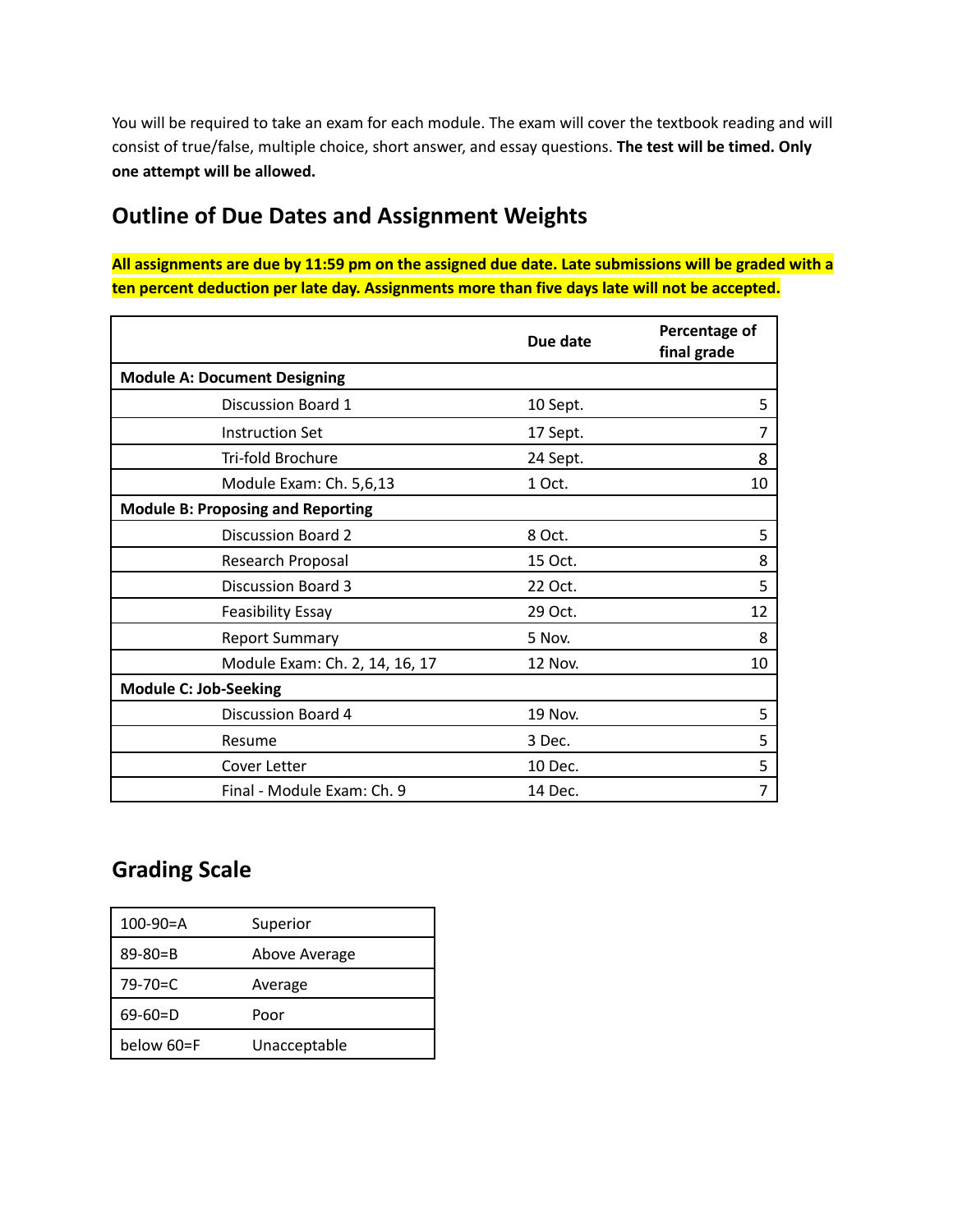## **Student Code of Conduct**

Any successful learning experience requires mutual respect on the part of the student and the instructor. Neither instructor nor student should be subject to others' behavior that is rude, disruptive, vulgar, intimidating, aggressive, or demeaning**. Student conduct which disrupts the learning process or is deemed disrespectful or threatening shall not be tolerated and may lead to disciplinary action and/or removal from class.**

# **Academic Integrity**

From the SPC General Catalog: "It is the aim of the faculty of South Plains College to foster a spirit of complete honesty and a high standard of integrity. The attempt of any student to present as his or her own any work which he or she has not honestly performed is regarded by the faculty and administration as a most serious offense and renders the offender liable to serious consequences, possibly suspension…." "Complete honesty is required of the student in the presentation of any and all phases of course work. This applies to quizzes of whatever length as well as to final examinations, to daily reports and to term papers." (See p. 23 of the SPC General Catalog for further information.)

## **Special Services**

Students with disabilities, including but not limited to physical, psychiatric, or learning disabilities, who wish to request accommodations in this class should notify the Special Services Office early in the semester so that the appropriate arrangements may be made. In accordance with federal law, a student requesting accommodations must provide acceptable documentation of his/her disability to the Special Services Coordinator. For more information, call or visit the Special Services Office in the Student Services Building, 806-894-9611, extension 2529.

## **Diversity Statement**

In this class, the teacher will establish and support an environment that values and nurtures individual and group differences and encourages engagement and interaction. Understanding and respecting multiple experiences and perspectives will serve to challenge and stimulate all of us to learn about others, about the larger world and about ourselves. By promoting diversity and intellectual exchange, we will not only mirror society as it is, but also model society as it should and can be.

### **Disabilities Statement**

Students with disabilities, including but not limited to physical, psychiatric, or learning disabilities, who wish to request accommodations in this class should notify the Disability Services Office early in the semester so that the appropriate arrangements may be made. In accordance with federal law, a student requesting accommodations must provide acceptable documentation of his/her disability to the Disability Services Office. For more information, call or visit the Disability Services Office at Levelland